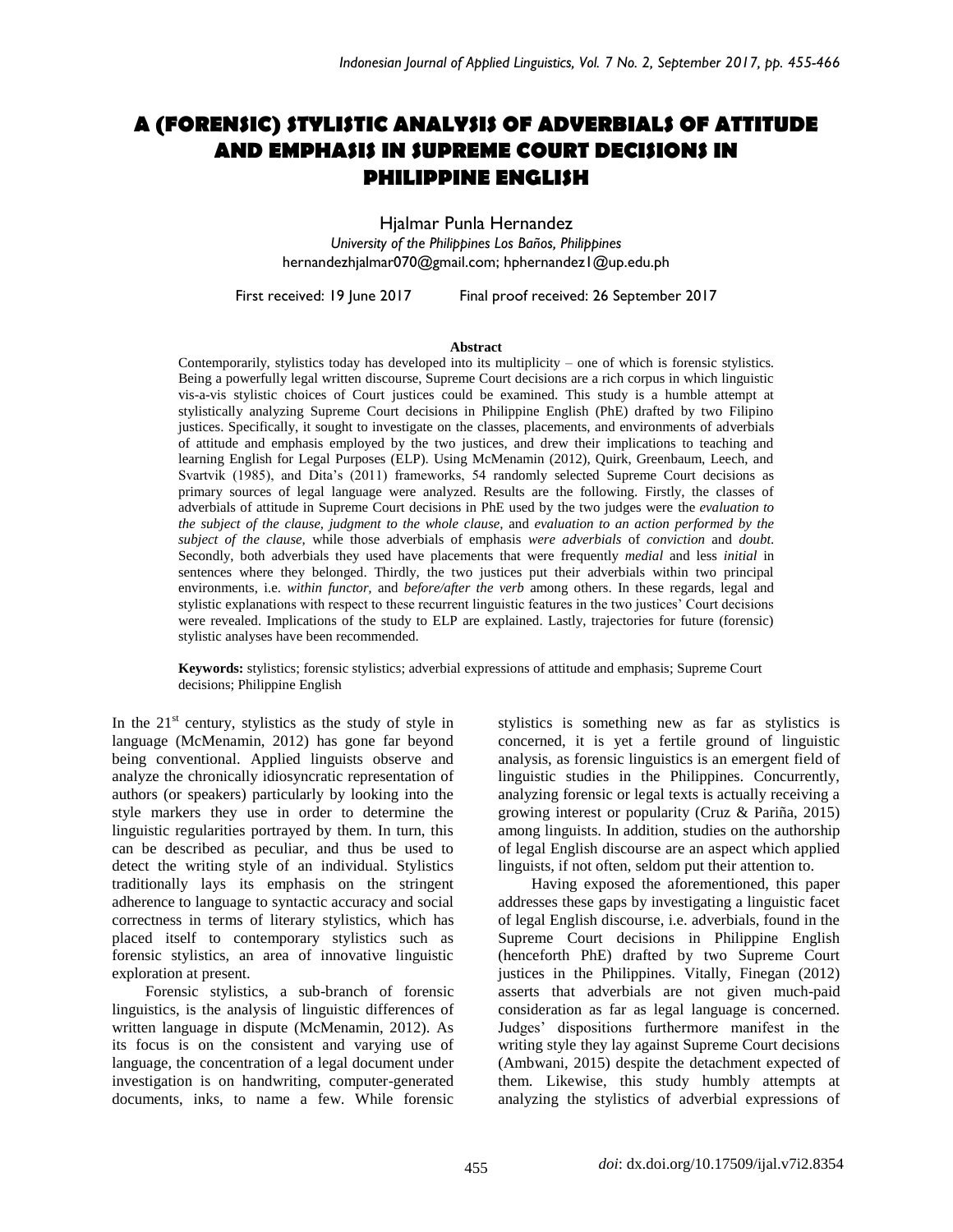attitude and emphasis in Supreme Court decisions in PhE and implicating its findings towards the pedagogy of English for Legal Purposes (ELP).

This paper begins with a discussion of legal discourse, Supreme Court decisions, and Philippine English. It then elucidates on adverbials of attitude and emphasis and their syntactic features and synthesizes stylistic analyses of legal documents. Subsequent are the research questions, method, findings and discussion, and conclusion. Apart from the study's implications to ELP, it also emphasizes potential directions for future (forensic) stylistics studies.

### **Legal discourse, Supreme Court decisions, and Philippine English**

Legal discourse like academic discourse is either spoken or written. Particularly, written legal discourse has three primary genres (Krivchikova, Koteneva, Sedykh, & Trescheva, 2015): (1) the laws (e.g. Constitution, foundations, codes), (2) sub-legislative statements (e.g. decisions, decrees, instructions, and so on), and (3) scientific special legal literature (e.g. monographs, textbooks, legal periodicals, and so on). It is characterized by its peculiar lexical, syntactic, and graphological features (Alabi, 2011). Filled with foreign terminologies, the legal written discourse is wide-ranging in terms of its lexemes. Latin and French loan words such as *obiter, habeas corpus, ratio decidendi,* and *commission rogatoire* are abundant. Similarly, it contains abbreviations like *V.* for versus, *C.A.* for Court of Appeal, *Div. Ct*. for Division Court, and *contra* for an authority opposing what a person has stated. Syntactically, another nuance of such discourse is its word-forming peculiarity as the use of suffixes *–or* and *–ee,* for example, *mortgagor*, and *mortgagee*. Stringing adverbs and prepositions to form new words is also common such as *there* and *to (thereto), here* and *by (hereby),* and *where* and *of (whereof)* to name a few. Moreover, using modals like *will* (as a marker of futurity) and *shall* (as a marker of futurity and imperativeness) is frequent. It is the inversion of word order that is striking in legal texts. The juxtaposition of words like *night and day, childbirth and pregnancy,* and *death or bodily injury* would typically appear as *day and night, pregnancy and childbirth,* and *bodily injury and death* reversely. That arrangement hints the important points to be emphasized so a client would not fail to catch the point being conveyed in the legal text. Long sentences are usually used in proceedings, reports, oaths, and judgments (Alabi, 2011). Graphologically, gothic writing style is employed also. Bold characters are used to capture exceptional attention and introduce main paragraphs. Complex sentences typically are setoff by either commas, semi-colons, or entirely broken,

or no punctuation are employed except periods (Alabi, 2011). Supreme Court decisions are just one of the legal texts that possess these distinctions.

Being a sub-legislative legal discourse, Supreme Court decisions on the grounds of order are the final product of court proceedings. While its style differs from one judge to another, it reflects the disposition of a judge as he has his own way of writing (Ambwani, 2015). Though it uses legal language, it should be understood by individuals who lost in the case. In civil law, according to Ambwani (2015), decisions may be long or short. Long and justified decisions are required in original suits such as permanent injunctions, contract performance, and document cancellations to name a few. Short decisions are drafted in matters like review, preliminary issues, summary suits, and so on. Legally, the Code of Civil Procedure, 1908 and Code of Criminal Procedure, 1973 elucidate the tenets for writing judgments. However, Ambwani (2015) argues that decisions still have the judge's preference to choose his language and writing style. A judgment is a work of a judge who acts his reasoning and provides truthful opinions that the appellate Court should discern no error or misleading supposition. It also reflects the integrity, fairness, worthiness, and intellectual honesty of a judge as an active member of morally legal tradition. Legally, a decision should start with accurate presentation of facts, root of case, and the fashion in which the case reached the Court. While all of these should be drawn from the accounts of Court proceedings, only relevant pieces of evidence and/or narratives must be expressed precisely and clearly. Before inscribing the findings on the judgment, all relevant pieces of evidence must be deliberated by the judges. There are no definite rules as to how a finding may be recorded, but the judge should support his findings with reasons. This time, he has to be guided by the standards of drafting judgments since he may also possess preferences, predispositions, partiality, and subjectivity (Ambwani, 2015) until he arrives at a conclusion. The judgment can be drafted plainly and simply. Plain and simple English language involves linguistic features not limited to reasonably average sentence length, short words, no double negatives, active voice, parallel structure, no excessive references and mazes, and legalism overuse. All of this adds quality to the judgment, and whatever legal language (orthodox or plain) through which it is expressed speaks the character of a judge (Ambwani, 2015). Generally, however, the English language is the language of law. Since English varies in one language domain to another as it differs from one sociolinguistic context to another, the English used in drafting Court decisions in the United States is definitely not the English that is used in writing Court decisions in the Philippines.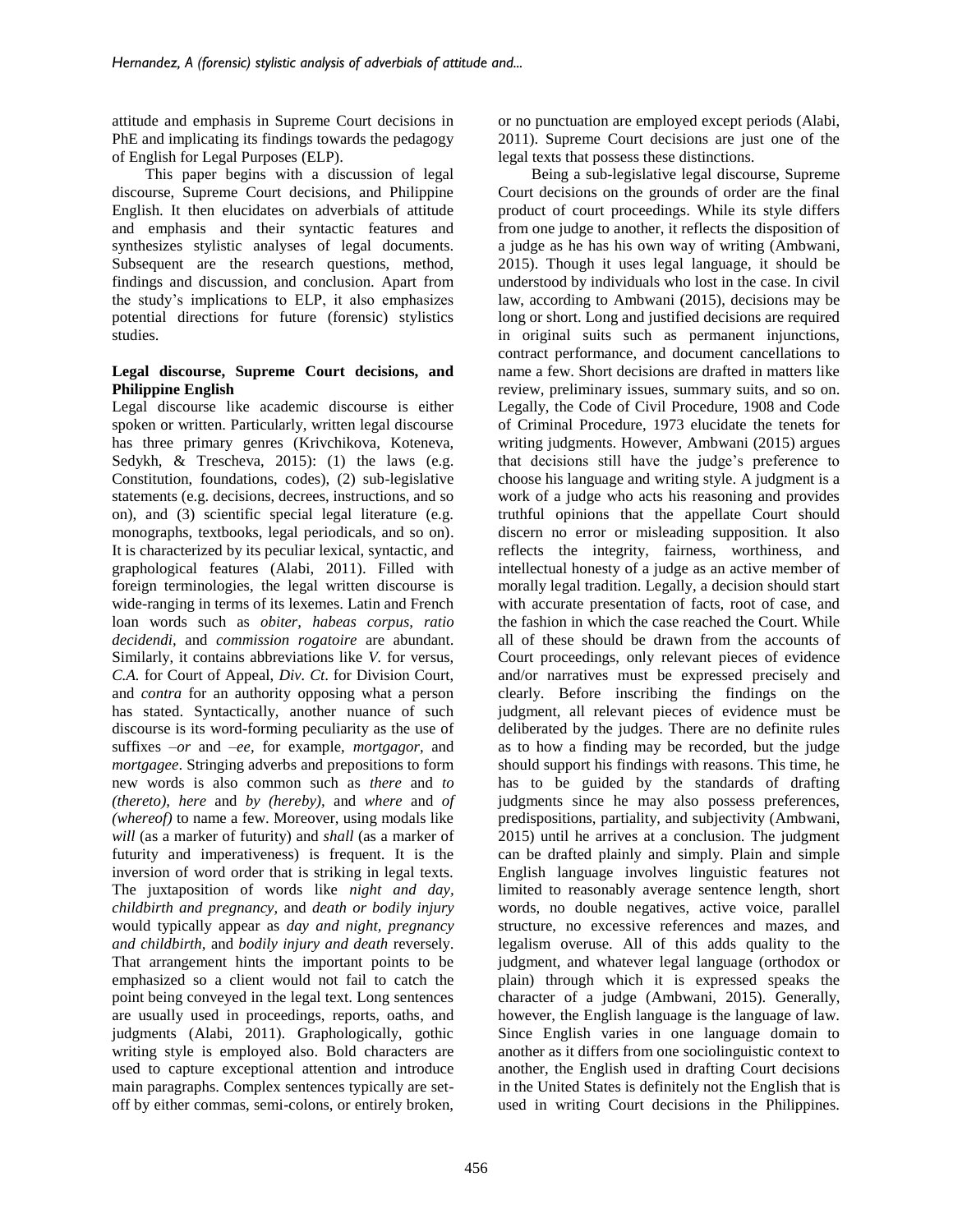Thus, Philippine English is the variety of English that Filipino judges use in expressing their decisions in Supreme Court judgments.

While trailblazing syntactic studies of PhE were innovated by Llamzon (1969), corpus-based studies of PhE using the International Corpus of English – Philippines (ICE-PHI) can be officially traced in Bautista's monograph, *Defining Standard Philippine English: Its Status and Grammatical Structure* which describes subject-verb concord, tense and aspect, articles, prepositions in PhE (Bautista, 2000). Since then, various local and foreign linguists succeeded and explored the syntactic aspect of PhE. Albeit copious studies on PhE were based on the ICE-PHI, profuse analyses of PhE utilized other corpora such as academic essays (Yumul-Florendo, 2012), newspapers (Hernandez, 2017; Gustilo, 2011), college textbooks (Bernardo, 2013), research articles (Gustilo, 2010), and lesson plans (Peña, 1997) had been undertaken. Any written discourse drafted by educated Filipinos is corpora of PhE that could be used as data for linguistic analyses. According to Martin (2014), educated Filipinos are those who have finished their formal education, for example, bachelor, master, and doctoral degrees. Hence, legal texts such as Supreme Court decisions written by Filipino judges and fiscals, which are learned, are actually PhE corpora. The link between Supreme Court decisions and PhE raises an impetus for stylistic analyses focusing on adverbials of attitude and emphasis.

### **Adverbials of attitude and emphasis, as well as their syntactic features**

Finegan (2012) argues that adverbials are interesting foci of inquiry on a number of grounds. As they modify three content words, i.e. verbs, adjectives, adverbs, and entire clauses, thus, they show notable syntactic flexibility. Moreover, they signify attitude or stance, and emphasis. Adverbial markers that signify attitudes are, *appropriately, correctly, fortunately, unfortunately, surprisingly, remarkably, inexplicably, importantly, significantly, happily, properly*, and *unfortunately* (Finegan, 2012). For example (Finegan, 2012, p. 72),

*Not surprisingly, the parties vigorously disputed the waiver issue, and it sharply divided the Court. The Court inexplicably concludes, however, that the liquefied natural gas (LNG) unloading wharf at stake in this litigation "goes well beyond the ordinary or usual.*

Quirk et al., (1985) treat adverbs of attitude as disjuncts that express value judgments (Dita, 2011). Specifically, "they convey some evaluation towards what is said" (Quirk et al., 1985, p. 621), and are

grouped into two: the first is the adverbs of attitude that express an evaluation on what is stated as a whole in chorus to the subject of the clause. This occurs with judgments either passed on what is stated as true or false or on the wisdom of what is described. The former type can be *correctly, incorrectly, justly, unjustly, rightly,* and *wrongly,* while the latter can be *cleverly, cunningly, prudently, reasonably, sensibly, reasonably, wisely, unwisely* (Quirk et al., 1985).

The second is the adverbs of attitude that express judgment carrying the absence of implication to the subject of the sentence or clause. Quirk et al., (1985, pp. 621-622) illustrate,

*Remarkably, Mrs. Jensen consulted her lawyer. [Her action was remarkable; the speaker is not suggesting that Mrs. Jensen was remarkable]*

Besides the foregoing, adverbs that take no implication to their subjects can (a) judge what is said to be strange or unexpected (e.g. *amazingly, curiously, incredibly, oddly, remarkably, strangely, suspiciously*), (b) judge what is said to be expected (e.g. *appropriately, inevitably, naturally, predictably, understandably*), (c) judge what is to cause satisfaction or the reverse (e.g. *annoyingly, delightfully, disappointingly, disturbingly, pleasingly, regrettably*), and (d) judge what is said to be fortunate or unfortunate (e.g. *fortunately, unfortunately, happily, unhappily, luckily, unluckily, sadly, tragically*) (Quirk et al., 1985, p. 622).

Adverbials of attitude are not as much as adverbials of emphasis (Finegan, 2012) in legal texts. What are more abundant are adverbials of emphasis or emphatic adverbs that add prominence to the content but not alter it or do not modify content itself. *Simply, indeed, merely, clearly, plainly, precisely, surely, readily, of course, particularly, actually, in fact, certainly, full, especially, highly* are examples (Finegan, 2012). For instance, Finegan (2012, p. 73) cites,

*But when discussing these words, the Court simply ignores the preamble. (But when discussing these words, the Court ignores the preamble.) It is particularly appropriate for us to refrain from employing equal protection doctrine to thwart the will of the voters in this case.*

Speaking of content, Quirk et al., (1985) call adverbs of emphasis as content disjuncts that can emphasize a degree of truth. The degree of truth content disjuncts provides a remark on the truth value of what is stated; expressing the extent to which the author asserts that what he is saying is a fact. They can either express (a) conviction or (b) doubt. Several adverbs of convictions are *assuredly, certainly,*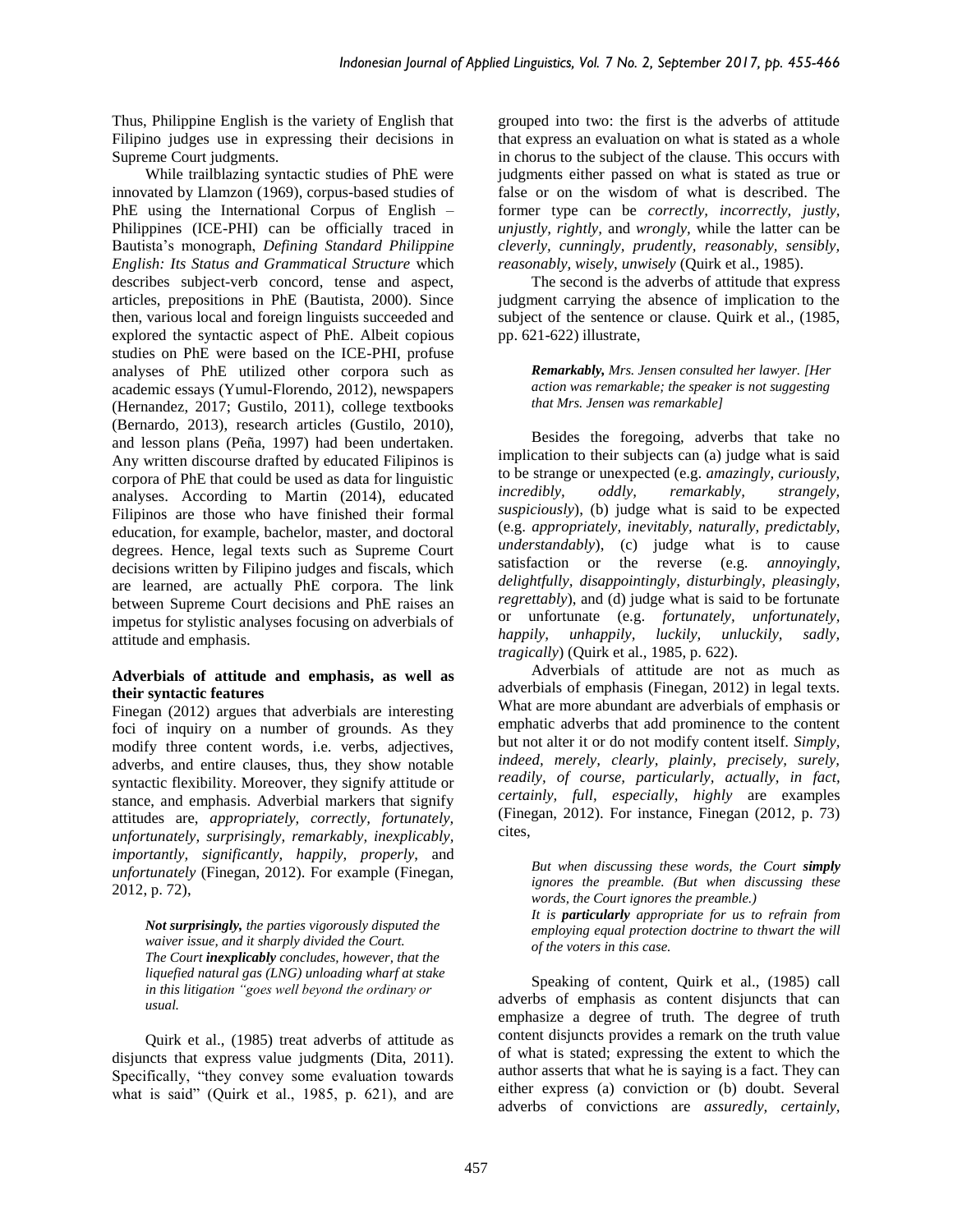*definitely, indisputably, surely, unarguably, undoubtedly, patently, unquestionably, clearly, evidently,* and *manifestly,* while adverbs of doubt are *allegedly, apparently, conceivably, most likely, perhaps, possibly, presumably, purportedly, reportedly, reputedly*, *seemingly,* and *supposedly.*

While these disjuncts are placed anywhere in a sentence, Dita (2011) explains that their common positions in clauses are initial (I), medial (M), and final (F). Common in written discourse, they are set off by commas from the clauses they belong; hence, they are detached. Dita (2011, p. 40) cites examples taken from the ICE-PHI.

*Apparently, someone in his senior moment forgot to give you the corrected direction...<W1B-014#108> (Initial)*

*Pizza, apparently, has already found her true… <W1B-006#101> (Medial)*

*Well it's been it's been functioning as a hotel also uh apparently <S1B-038#60> (Final)* 

In addition, they appear in split infinitives, other functors, before conjunctions, or within a noun phrase (Dita, 2011). Dita illustrates them as follows (Dita, 2011, pp. 40-41).

*Uhm the only way to detect dengue is to basically have a uh blood test done <S1B-045#54>* (In Split Infinitive)

*With only P13.3 billion worth of real estate in its books, there obviously won't be enough... <W2C-009#76>* (Functor)

*There will be nobody else fortunately or unfortunately like you. <S2A-050#43>* (Before Conjunction)

*…some time in the seventies have now accepted that women are part definitely of the halftime palabas and I think… <S2A-007#61>* (Within a Noun Phrase)

### **Stylistic analyses of legal documents**

Albeit Finegan (2012), Quirk et al. (1985), and Dita (2011) give detailed and clear explications about adverbials of attitude and emphasis, it seems that there has been uncharted stylistic analysis as regards these adverbials in Supreme Court decisions in PhE. This is actually suggested by the following studies driven by the macro levels of language: graphology, syntax, and lexicon (Simpson, 2004). By far, the current stylistic analyses of legal texts report about graphological, lexical, and syntactic features of legal discourse, while others focus on their microfeatures. On the macro level, Krivchikova et al. (2015) investigated the stylistics of legislative texts, i.e. grouped into three main genres: the laws, sub-legislative statements, and scientific special legal literature, which belong to the official-business-style. Similar to other styles of written discourse, legislative texts are characterized by narrow scope, standardization, expression and

imagery, brevity and compactness, connectedness and continuity, impersonality and objectivity. However, they differ in terms of syntax, archaism, and conservatism.

Relatively, Feng (2012) discussed the stylistic features of legal English graphologically, lexically, and syntactically. Graphologically, legal English uses common capitalization, font style, and font size. Lexically, it is nuanced by archaisms, loan words from Latin and French, and technical words. Syntactically, it utilizes statements and complex sentences. These topographies of legal English also manifest in the study of Zhu and Wu (2011) who examined the stylistic features of English for business contracts from both a lexical and syntactic stance. The lexicon of business contracts is characterized as formal, archaic, loan, technical, and synonymous, while their syntax shows distinctiveness in terms of long sentences, and passive voice. Particularly, Khan, and Khan (2015), and Nawaz, Bilal, Khan, and Ahmed (2013) determined the stylistic markers and (their communicative functions and styles) of a Supreme Court judgment. Through graphological, lexical, and syntactic analyses, Nawaz et al. arrived at a description of the stylistics of the legal text. At grapheme level, the judgment uses lay-out italicization, and bold text, capitalization, missing lines, and dots, punctuation, brackets, and abbreviations. Lexically, the text uses archaism, jargons, enumeration, and any. Syntactically, the data were discovered to have nominalizations, unique determiners, impersonality, lengthy and complex sentences, conditional sentences, prepositional phrases, passives, pre-and post-modifications, negatives, and deviation from the norm of legal language.

On the micro level, Lisina (2013) contrasted English and Norwegian stylistic features atypical to legal written discourse. Complex prepositions and verbs pairs were discovered as peculiar to both languages. While complex prepositions appear in both, they are more frequent in Norwegian texts. However, English legal texts use complex prepositions more consistently. Regarding verb pairs, English verbs have neutral connotations but are formal in the Norwegian counterpart. Furthermore, Cruz and Pariña (2015) focused on the subordinate clauses in Court resolutions drafted by two Supreme Court justices to determine whether the clause structures used by the two conform to the nature of legal written discourse. Using Quirk, Greenbaum, Leech, and Svartvik's (1985) types of subordinate clauses for analysis, they found that the resolutions adhere to legal drafters' conventions of writing legal documents, that is, using nominal and relative clauses; thus, objective and detached.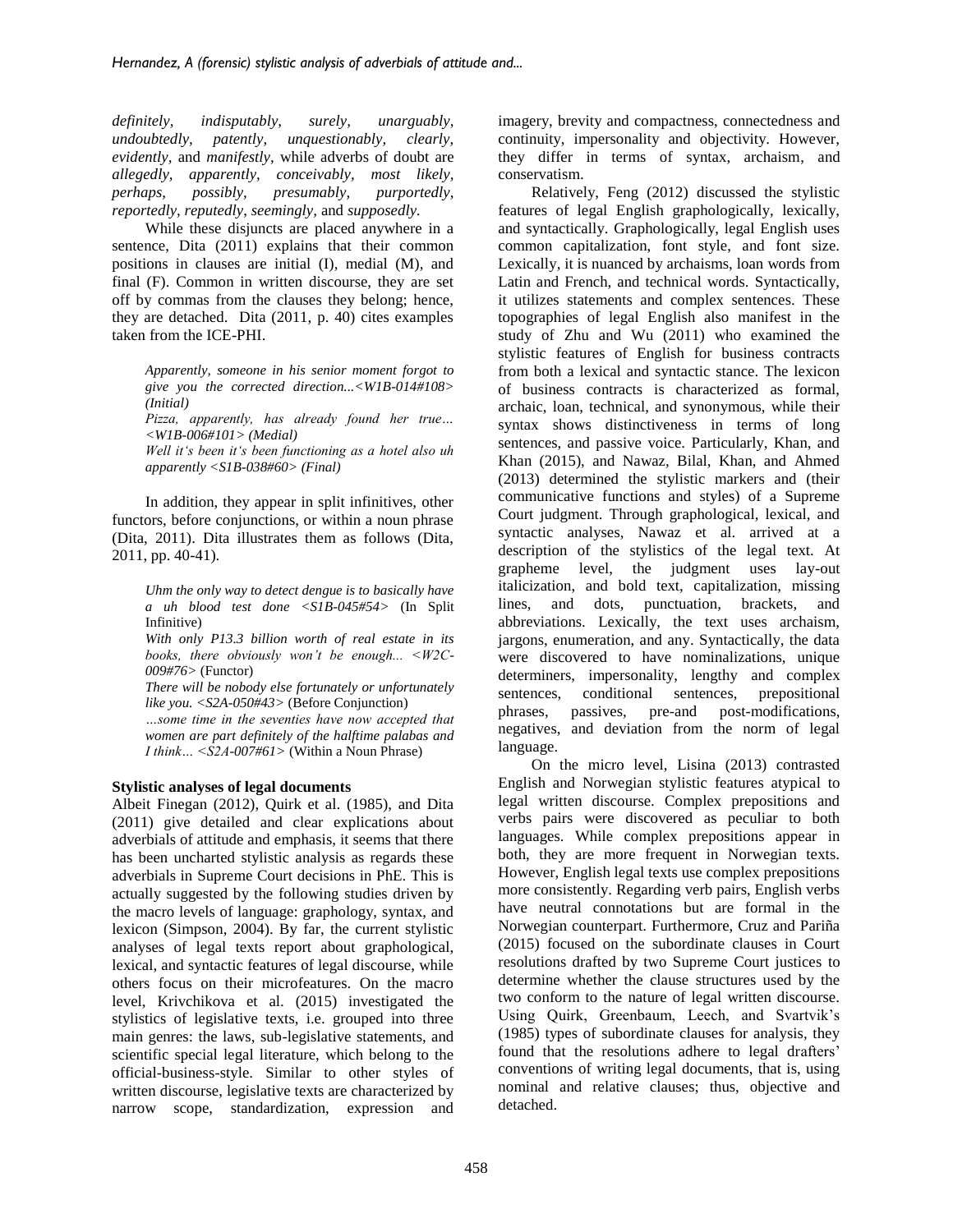### **Research questions**

In synthesis, the studies above imply no (forensic) stylistic analysis of adverbial expressions of attitude and emphasis in Supreme Court decisions in PhE has been made in the Philippine context. Linguists of legal discourse infrequently treat adverbials in depth (Finegan, 2012). More importantly, none of the above described the individual authorship of the legal drafters portrayed in the corpus they had written. Of the studies explored neither the adverbials of attitude and emphasis as stylistic markers or evidence of the customary and unconscious selections, which an author makes in his writing (McMenamin, 2012). The potential of Supreme Court decisions in PhE for (forensic) stylistic analysis cannot be devalued. Hence, this study sheds light on the following questions:

- 1. What are the classes of adverbials of attitude and emphasis in Supreme Court decisions in PhE?
- 2. What are the placements of adverbials of attitude and emphasis in Supreme Court decisions in PhE?
- 3. What environments do adverbials of attitude and emphasis in Supreme Court decisions in PhE appear?

### **METHOD**

The research used descriptive qualitative and quantitative research designs. The frequencies of the two adverbials are presented, while they are supported by sentential extracts drawn from the linguistic data.

Fifty-four (54) authentic Supreme Court decisions in PhE on civil cases drafted by two Filipino Supreme Court Chief Justices, (1) Reynato Puno (RP), and (2) Renato Corona (RC) were purposively selected. They were posted on December 08, 2007, to May 17, 2010, during the term of RP, and on May 17, 2010, to May 29, 2012, during the term of RC. Other Supreme Court decisions were not selected since they had been drafted by Associate Justices. In terms of the number of overall tokens, each corpus contains more than 1000 to 5000 words. In sum, the data comprised of 160.087 words.

All the Supreme Court decisions in PhE are actually downloadable online at http://sc.judiciary.gov.ph/. As they are virtually accessible, the researcher copied and pasted each of them from the web page to Text Document (.txt) since this is the only format that AntConc and UAM Corpus Tool (see *Data analysis* below for description) accept for corpus analysis. Though WordCounter is more flexible as it accepts a variety of text formats such as Text Document, Microsoft Word, PowerPoint, Excel, and Portable Document Format (PDF), the .txt format

was also used for the purpose of efficiency. Each text was documented through assigning a specific file name, that is, LAST NAME OF CHIEF JUSTICE-MONTH-DAY-YEAR (e.g. PUNO-02-15-2008). For decisions that have identical dates, a small case letter is assigned by the end of the file name as in a, b, or c (e.g. PUNO-08-12-2008b). This was done until all the texts were completely collected.

A top-down approach, the framework used in analyzing Supreme Court decisions is the one provided by Finegan (2012), Quirk et al. (1985), and Dita (2011). Their descriptions regarding adverbials of attitude and emphasis were utilized as the basis for the investigation of the said stylistic markers. There are four categories with sub-categories of adverbials scrutinized in the study: (1) adverbials of attitude, i.e. *(a) evaluation to the subject of the clause,* and *(b) judgment to the whole clause;* (2) adverbials of emphasis, i.e. *(a) conviction,* and *(b) doubt;* (3) placements of adverbials, i.e. *(a) initial, (b) medial,*  and *(c) final;* and environment in sentences, i.e. *(a) in split infinitive, (b) with functor, (c) before conjunction,* and *(d) within a noun phrase.* These categories and sub-categories were discussed above. To secure accuracy of analysis, the researcher performed three rounds of coding.

On a different note, the physical description of the two sets of corpus was generated and counted through the aid of three corpus linguistics tools: AntConc, WordCount, and UAM Corpus Tool – useful computer applications in analyzing language features. The UAM Corpus Tool strives for large corpora in which rare linguistic features can be extracted, features such as parsing, mood, transitivity, theme and rheme, modality, and tagging that linguists scrutinize (O'Donnell, 2016). Conversely, WordCount is a web-based word, character, and syllable counter that gives a broad corpus description. It also includes readability, and keyword density (WordCounter, 2017). AntConc is for concordancing and analyzing texts (Anthony, 2014). Aside from this, AntConc gives concordance plot, file view, clusters, collocates, wordlist, and key wordlist. Through these softwares and online tool, specific adverbials of attitude and emphasis were efficiently located in, and their frequency count was easily generated. All three are manageable to use even without much training. They had helped the researcher in eliciting underlying components of the corpus that sometimes may not be seen by an analyst's naked eyes. Descriptive statistics, i.e. weighted average, was used to determine the frequency and percentages of the adverbials.

### **FINDINGS AND DISCUSSION**

Before providing the key findings, it is valuable to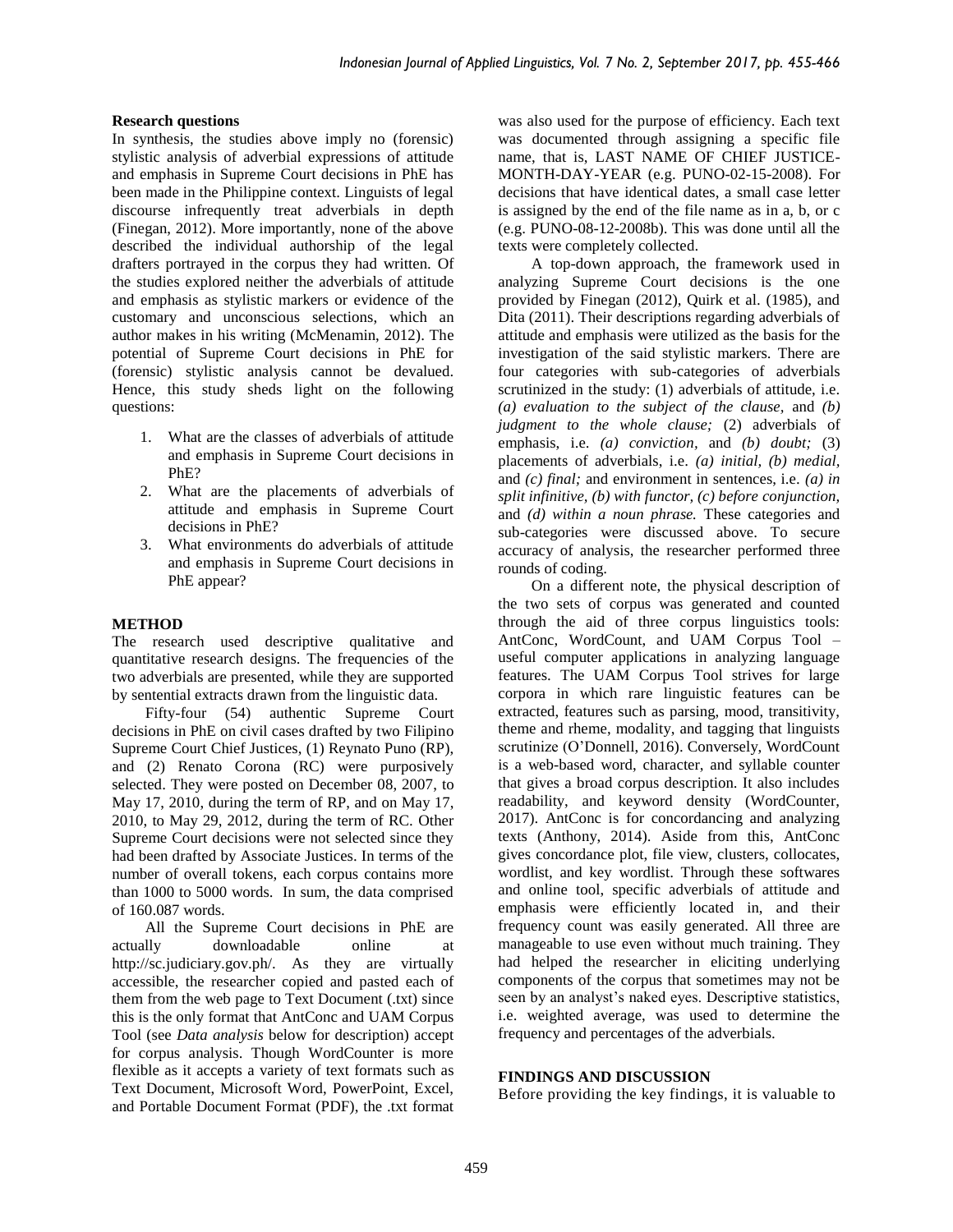present first the physical description of the adverbials. In the interim, Table 1 gives the summary of the corpus' physical description by average number of tokens per sentence, total number of sentences, total number of tokens, and total number of adverbials.

|  | Table 1. Physical description of Supreme Court decisions in PhE |  |  |
|--|-----------------------------------------------------------------|--|--|
|  |                                                                 |  |  |

| <b>Physical Aspects</b>                    | RC         | RP         |
|--------------------------------------------|------------|------------|
| Average number of tokens per sentence in a | 8.50       | 9.71       |
| corpus                                     |            |            |
| Average number of sentences per corpus     | 315.48     | 368.11     |
| Average number of tokens per corpus        | 2.743.22   | 3, 620.70  |
| <b>Total number of tokens</b>              | 74, 067.00 | 97, 759.00 |
| <b>Total number of adverbials</b>          | 1.623.00   | 2, 166.00  |
|                                            |            |            |

Note: Table 1 shows the physical description of the Supreme Court decisions in PhE.

As can be viewed, RP's corpus is lengthier as it contains 97, 759 tokens than RC's. Contrastingly, RP's sentences are more complex having 9.71 average number of tokens per sentence than RC's having 8.50. This finding is supported by the fact that the RP's average number of sentences is 368.11 which is higher than that of RC's 315.48. Legalese sentences, according to Tiersma (2000), can be chunked into smaller pieces without compromising the content; thus, Cruz and Pariña (2015) assert that complexity in legalese sentences may be superfluous. It can be deduced that 9.71 average number of tokens per sentence is digestible pieces comprising each sentence of the judgments against the average number of 18 words for sentences to be understandable as argued by Strunk and White (2000). Generally, RP's judgments somehow lack resemblance as evidenced by their scantly higher complexity across the physical aspects than that of RC's judgments. The complexity of RP's Supreme Court decisions is furthermore illustrated as they comprise 2, 166 adverbials which are relatively higher than RC's judgments that contain 1, 623 only.

### **Classes**

Unlike Quirk et al. (1985) and Dita (2011) who provided two categories of adverbs (i.e. *evaluation to the subject of the clause,* and *judgment to the whole clause*) of attitude, the current study discovered another that is *evaluation to an action performed by the subject of the clause. Correctly* (13 occurrences), *importantly* (10 occurrences), *necessarily* (15 occurrences), and *personally* (28 occurrences) are the most repetitive among the 22 adverbials. Both RC and RP's writing styles illustrate resemblance as the classifications of those four adverbials they use are similar, while they also pose variations in one way or another. Due to RP's higher number of adverbials of attitude (i.e. RP-36.97% over RC-17.24%; RP-20.17% over RC-18.49%; RP-26.72% over RC-12.07%), he may be assessed as a judge who is more attached to his writings disparate of RC. This is more revealed in his use of *personally*. When evaluating an action

being performed by the subject of the clause, RP utilized the term 16 times that is four notches higher than RC's which is 12 times only. Two cases in point are

#### *CORONA-121211.txt*

*Complainant alleged that respondent Diaz personally demanded money from him…* (Evaluation to an action performed by the subject of the clause) *PUNO-093008.txt*

*The practice of soliciting cases for the purpose of gain, either personally or through paid…* (Evaluation to the subject of the clause)

In addition, RP uses *correctly* frequently for judging the whole clauses and evaluating the action done by the subject of the clause, unlike RC. Instances are as follows.

### *PUNO-050708.txt*

| The Government cannot tolerate in its service a          |  |  |  |  |  |  |
|----------------------------------------------------------|--|--|--|--|--|--|
| dishonest official, even if he performs his duties       |  |  |  |  |  |  |
| <b>correctly</b> and well,                               |  |  |  |  |  |  |
| (Evaluation to an action performed by the subject of     |  |  |  |  |  |  |
| the clause)                                              |  |  |  |  |  |  |
| CORONA-082410.txt                                        |  |  |  |  |  |  |
| As <b>correctly</b> observed by Complainant, Respondents |  |  |  |  |  |  |
| Acknowledgment is the best evidence that NO              |  |  |  |  |  |  |
| <b>RESIDENCE CERTIFICATES</b>                            |  |  |  |  |  |  |
| (Judgment to the whole clause)                           |  |  |  |  |  |  |

Quite similarly, RP utilizes *importantly* when both evaluating the action done by the subject of the clause, and giving judgment to the entire clause, whereas RP uses the adverb only when judging the whole clause. For example,

#### *PUNO-061208.txt*

*More importantly, it is through the service of summons of the process server...*  (Judgment to the whole clause) *CORONA-082410.txt …document is also undisputed not only by [the]* 

*strength of Complainants documentary evidence but*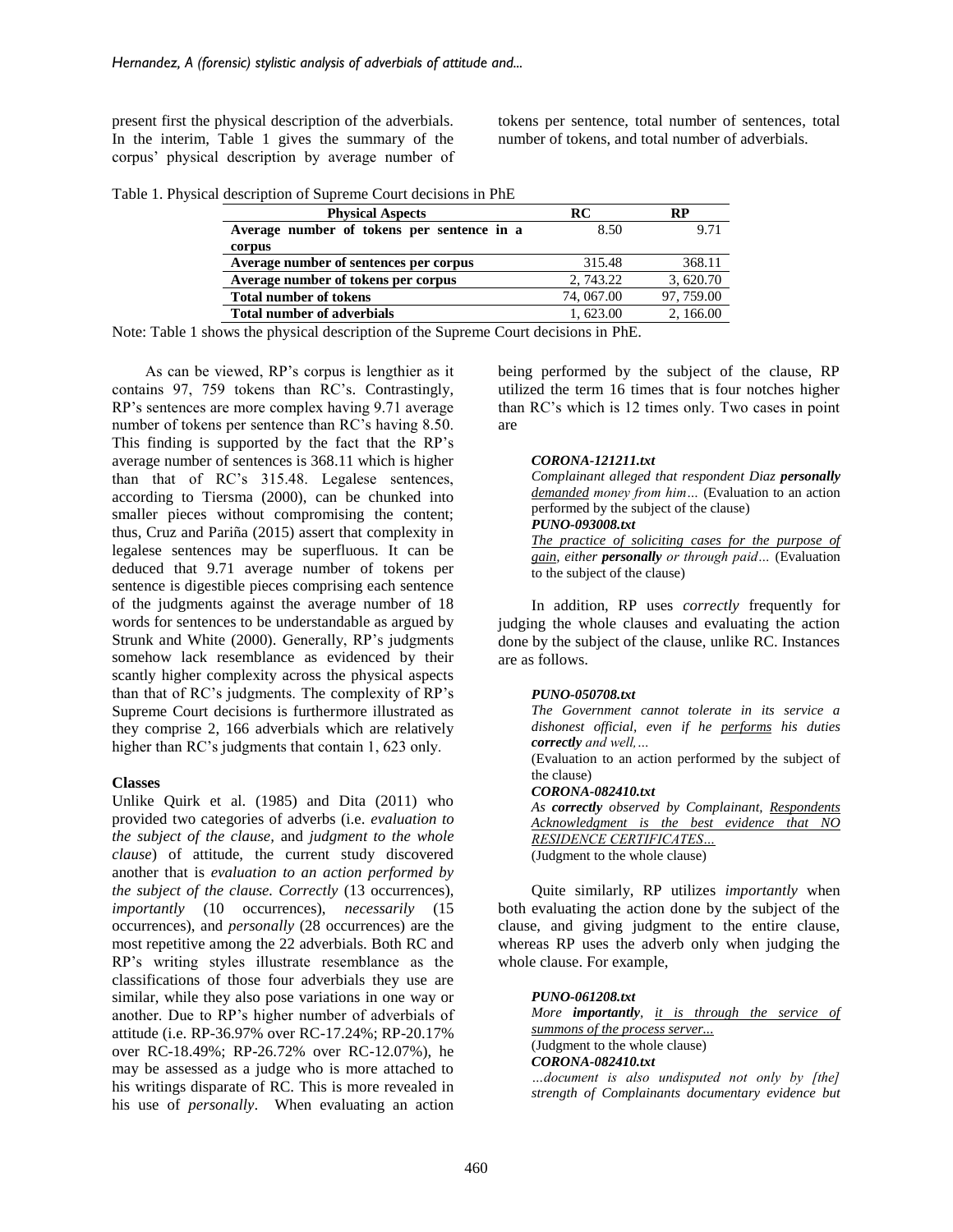*more importantly, by Respondents own judicial admission.*  (Evaluation to the subject of the clause)

As for *necessarily,* RP often employs it when evaluating an action performed by the subject of the clause. He occasionally uses it when judging the whole clause. It is marked in his corpus since it is absent in the writings of RC across the three classes. This may be representing his distinctive authorship. Extracts are illustrated as follows.

#### *PUNO-021508.txt*

*Necessarily, however, the freedom of television and radio broadcasting is somewhat lesser in scope than the freedom accorded to newspaper and print media.* (Judgment to the whole clause)

### *PUNO-121605.txt*

*…the opportunity to cross-examine a witness but failed to avail himself of it, he necessarily forfeits the right to cross-examine…*

(Evaluation to an action performed by the subject of the clause)

Conviction and doubt are the classes of adverbials of emphasis found in the texts. Adverbials of conviction (365 cases) outnumbered adverbials of doubt (79 cases). This can be explained by the legal tenet that justices have to establish authority and institute command in writing decisions; thus, skepticism against the case of the judgments is discouraged and expected of them. Notably, RP uses more adverbials of conviction than RC as the first occurred 214 times while the latter came about 151 times only. RP, then, demonstrates greater conviction than RC by using multiple adverbials of emphasis. Most recurrent conviction adverbials of emphasis are *clearly* (i.e. RP-7.40% over RC-7.40%), *in fact* (i.e. RP-7.67% over RC-3.84%)*, indeed* (i.e. RP-6.30% over RC-4.66%)*, merely* (i.e. RP-6.58% over RC-2.74%)*,* and *fully* (i.e. RP-5.48% over RC-3.29%)*.* As RP uses more adverbials of conviction over RC, his samples are as follows.

#### *PUNO-101008.txt*

*What [BBB] did and did not do afterwards clearly showed her impression….* (Conviction)

*PUNO-121605.txt*

*…because I was already prepared to leave and have in fact told my relatives and friends…* (Conviction) *PUNO-121708.txt*

*If indeed she still needs to recuperate from her illness and go on extended sick leave, the matter…* (Conviction)

### *PUNO-121708.txt*

*The Court fully agrees with the OCA Report and finds that the respondent failed...* (Conviction)

#### *PUNO-012009.txt*

*Verily, the bulk of cases pertaining to misrepresentation and falsification of… merely touches on the professional realm...* (Conviction)

On the other hand, those that signify doubt are *allegedly, apparently, presumably, likely, maybe, purportedly,* and *supposedly.* Among these, *allegedly* is the most intermittent as it occurs 52 times far and beyond the other six. Likewise, it is unquestionably a legal term in forensic science as it is used habitually in the Supreme Court decisions in PhE. As can be seen, both RC (39 occurrences) and RP (40 occurrences) write using adverbials emphasizing doubt. While all of these adverbials can be synonymous in meaning and context, *allegedly* suggests that the two judges use it as the most legalistically appropriate adverbial of conviction among the seven as in the succeeding extracts.

#### *CORONA-020111.txt*

*On 12 November 1999, Asst. Provincial Prosecutor Domingo C. Pineda allegedly issued a Manifestation... PUNO-121605.txt*

*Villas also referred to Commissioner Rodriguez the complaint of Lao who allegedly told him that he paid P60,000.00...*

#### **Placements**

Strikingly, RP places adverbials of attitude in the middle of sentences, having 69.23% that is 81 occurrences – doubly higher than RC, having 34.19% that is 40 hits. In spite of this, RC's medial positioning of adverbials outnumbered his and RP's initial placement of adverbs. Thus, one dominant stylistic feature of RP and RC when writing Supreme Court decisions is their medial position of adverbials and that they less frequently place them in the initial position. However, RC's medial placement of these adverbials is more abundant. For the initial position, the most recurring ones are *correctly, importantly,* and *necessarily.* For the medial, *personally,* having 27 frequencies, is the most occurring style marker. Its remarkable frequency may be deduced from what McMenamin (2012) noted that judges may also transcend their subjective disposition into their writings of Court judgments. For example,

#### *PUNO-061208.txt*

*After saving for his fare to Naga City, he personally served a copy of the summons to Ramirez on December 11, 2004.[9]* (Medial) *CORONA-121211.txt Complainant alleged that respondent Diaz personally*

*demanded money from him to answer...* (Medial)

On the other hand, *correctly* which was employed by RC and RP has 4 initial occurrences,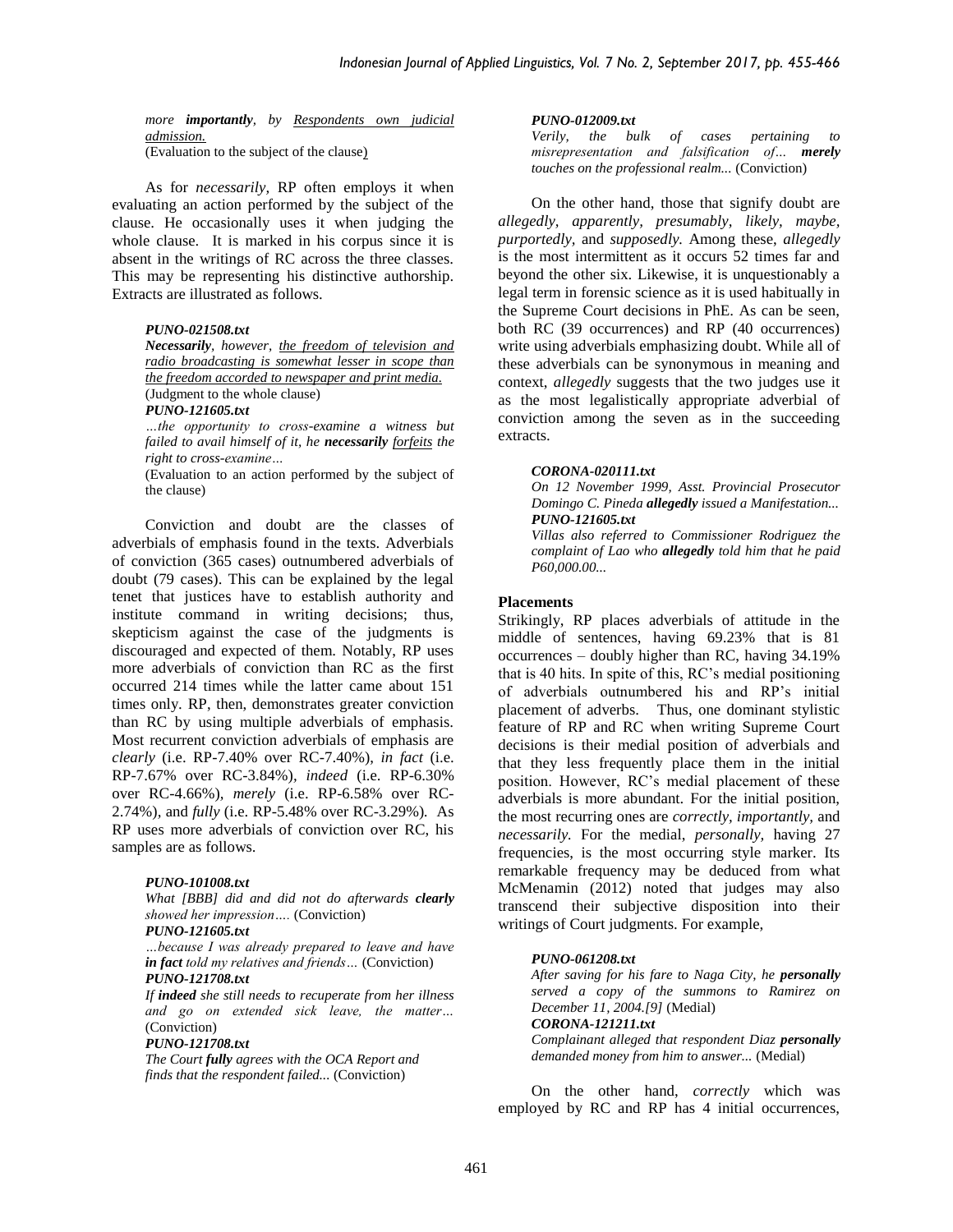(3.42%) from RP and 2 initial occurrences (1.71%) from RC. Medially, RP used it 6 times (5.13%) while RC had 1 occurrence or 0.85% only. For instance,

#### *PUNO-071408.txt*

*As correctly pointed out by the City Prosecutors Office of Makati, it appears that the executive officers...* (Initial)

### *PUNO-100608.txt*

*The Office of the Court Administrator has correctly noted that there are attendant mitigating...* (Medial) *CORONA-020111.txt*

*As correctly pointed out by the complainant and the Investigating Justice, except for the abovementioned cases...* (Initial)

#### *CORONA-042412.txt*

*Consequently, Commissioner De Mesa and the IBP Board of Governors correctly recommended his disbarment…* (Medial)

As regards the initial position of *importantly*, RP used it 5 times (4.27%) while RP employed it just once (0.85%). Medially, both authors used it twice (1.71%). For instance,

#### *PUNO-121605.txt*

*More importantly, it is well-settled that the essence of due process...* (Initial)

*CORONA-022211b.txt*

*…that a judge is the visible representation of the law, and more importantly of justice; he or she must, therefore, be the first…* (Medial)

Initially and medially, *necessarily* transpired in RP's corpus only. Its 14 (11.97%) medial occurrences are far more than its initial position of 1 (0.85%) respectively. Hence, *necessarily* is another contrasting stylistic feature of RP which was not evident in the writings of RC. Here are the examples.

#### *PUNO-021508.txt*

*Necessarily, however, the freedom of television and radio broadcasting is somewhat lesser...* (Initial) *PUNO-061208.txt*

*The image of a court of justice is necessarily mirrored in the conduct, official...* (Medial)

Comparatively, both adverbials of attitude and emphasis are remarkably visible in the medial position as RP and RC employ many of both adverbials in the middle of sentences.

Both initial and medial positions were observed in the judgments. Contrastingly, both judges very frequently place their adverbials of emphasis in the medial position. RP's adverbials in the medial have 201 or 46.96%, while RC's have 150 or 35.05%. *Clearly, allegedly, indeed, in fact, merely,* and *fully*  are the most frequent ones. *Clearly* and *allegedly.* being the most frequent, have 64.15% equivalent to 54

occurrences. Both *indeed* and *in fact* are equally occurring as they have 51.81% (42 cases). This is succeeded by *merely* that has 41.94% (34 occurrences), then, *fully* that has 27.14% (22 occurrences). Albeit differences of frequencies that can be seen on and between the judges, these are but little variations only. It can be inferred that both of their writing styles conform to the legal writing convention that judges should display certainty in their legal judgments so it would lead to no sign of qualm from Appellate court and other legal bodies (Ambwani, 2015). As both adverbials of attitude and emphasis appear right before the specific points, entities, or events they modify, the two Chief Justices attempt at revealing strong precision in their conviction and/or doubt on the facts they present and argue. In Supreme Court decisions, regular medial position of adverbials therefore signifies accuracy in writing. Below, the robustness of using these adverbs of emphasis is illustrated by the extracts with adverbs italicized. The points they modify are underlined.

#### *PUNO-121605.txt*

*…so she could get a passport and a visa to work in Japan as a factory worker clearly showed that she was desperately in need of a job. CORONA-121211.txt Under the circumstances, respondent is clearly guilty* 

*of grave misconduct which the Court...*

Above, RP uses *clearly* to emphasize the verb *showed* and its direct object *she was desperately in need of a job*, while RC uses *clearly* to put more stress on the guilt of the subject. Below, RP employs *allegedly* to hint uncertainty towards the underlined *– ing* gerundial phrase *using petitioners name in dealing with some immigration officials and employees,*  whereas RC utilizes *allegedly* to emphasize verb phrase *made to him.*

#### *PUNO-121605.txt*

*Private respondent was allegedly using petitioners name in dealing with some immigration officials and employees to expedite the... CORONA-011811b.txt Regardless of the representations allegedly made to* 

*him by Sy, Judge Dinopol should have immediately issued...*

Regarding *indeed* and *in fact* below*,* RP accentuates the verb phrase *be held liable,* while RC highlights the noun phrase *a death threat.* RP uses *in fact* to put emphasis on the verb *issued* and its direct object *postdated checks*.

#### *PUNO-093008.txt*

*Respondent should indeed be held liable, for he was not just incompetent, he was practically useless...*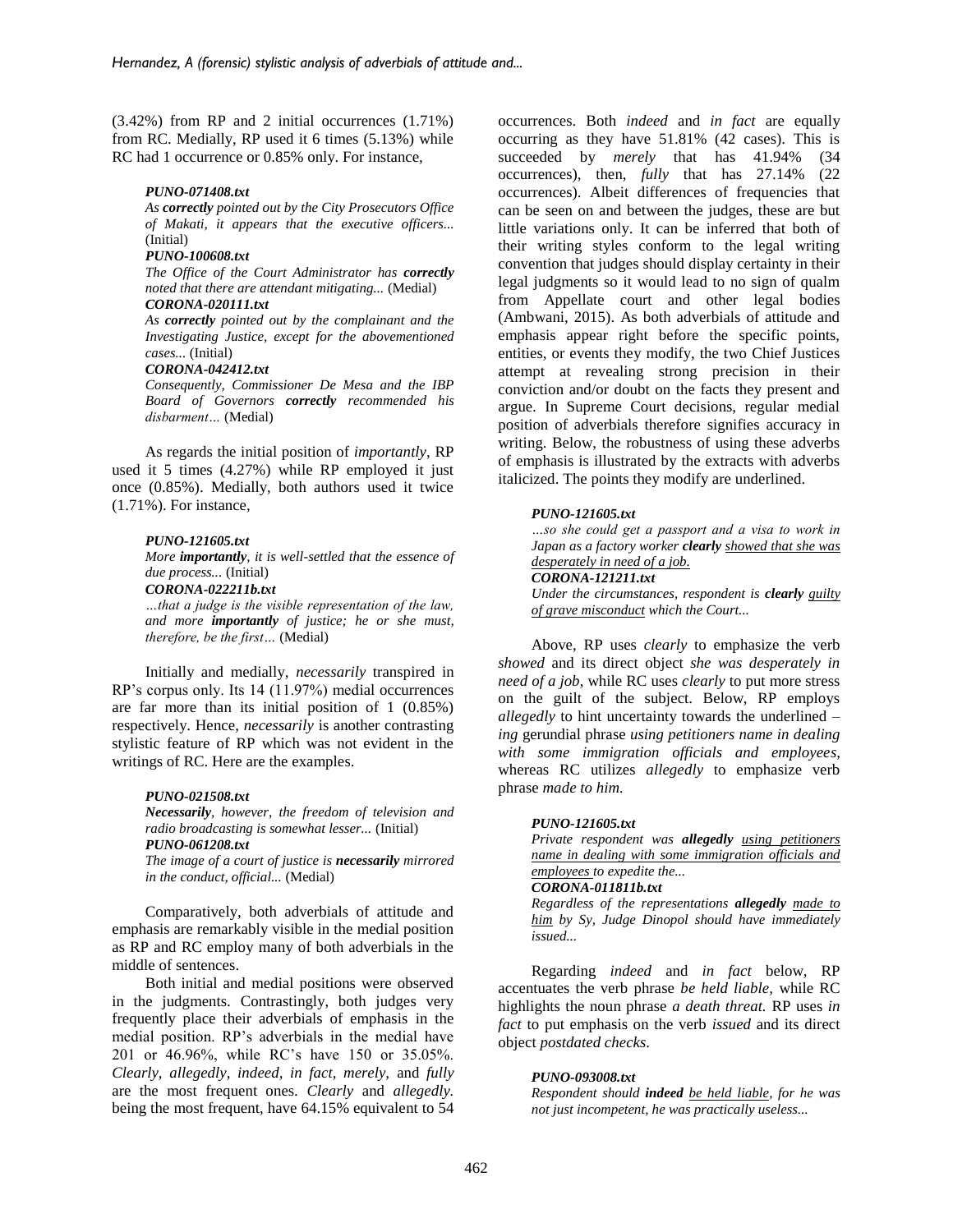### *CORONA-041712.txt*

*However, it was established that there was indeed a death threat against complainant and it...*

*PUNO-071408.txt …as it had in fact issued, postdated checks covering the principal investments.*

*CORONA-011811b.txt*

*This conclusion, is in fact, bolstered by Judge Dinopols knowledge that the counsel for Metrobank...*

Moreover, RP employs *merely* to refer to the verb phrase *tends to diminish the faith of the people*  and that there is just one tendency, while RC uses it to emphasize the verb phrase *gave the parties the opportunity.* It is actually the action done by the subject.

### *PUNO-050708.txt*

*Any act or omission on their part which violates the norms of public accountability or even merely tends to diminish the faith of the people in the Judiciary...*

### *CORONA-090611.txt*

*He explained that he merely gave the parties the opportunity to be heard and eventually dismissed the petition...*

### *PUNO-022409.txt*

*She and her two sons were then fully supported by Jambrich.*

*CORONA-022211b.txt*

*We observe that in A.M. No. MTJ-01-1362, Judge Limsiaco did not fully obey our directives..*

Above, RP utilizes *fully* to modify *supported*, whereas RC uses it to determine *obey*. While medial placements of adverbs of attitude and emphasis are consistent and resembling in RP and RC, their frequencies are much distant from each other. It can be construed that both judges have unique stylistic variations.

### **Environments**

While there are four environments of both adverbials: *in split infinitive, with functor or function word, before conjunction, and within a noun phrase*  (Dita, 2011), the researcher however discovered three more categorized as *before/after the verb, after an intensifier,* and *n/a* which refer to adverbials that are in the initial position evaluating the whole clause and appear before the subject of the sentence. *n/a* has been used to avoid confusing it with the classes of adverbials of attitude and emphasis. RP and RC's adverbials are situated within particular environments with relatively high and low frequencies. Importantly, the ones that have greater frequencies have to be emphasized as they are suggestive of the recurrence of writing style. RP's

*with functor* has the highest frequency, that is 26% of all the adverbials of attitude. RP's *before/after the verb* having 19.8% is second. Subsequent is RC's *before/after the verb* having 12.1% succeeded by RP's *with functor* that has 9.5%. Thus, RP's environments of his adverbials of attitude particularly *with functor,* and RC's environments of his adverbials specifically *before/after the verb* can be said as their natural milieus. Supporting this, McMenamin (2012) reveals that authors reflect their unconscious manner of writing onto their written papers. Extracts are as follows.

### *CORONA-022211.txt*

*The practice of soliciting cases at law for the purpose of gain, either personally or through paid agents or brokers, constitutes malpractice. (Emphasis supplied.)*  (With functor/s)

### *PUNO-050708.txt*

*…a sheriff as an officer of the court upon whom the execution of a final judgment depends, must necessarily be circumspect and proper in his behavior.*  (With functor/s)

### *CORONA-062910b.txt*

*…the amount of P20, 000.00 from them, allegedly to be given to Judge Beltran, and that thereafter, she personally delivered to them...* (Before/after a verb) *PUNO-121605.txt*

*…he necessarily forfeits the right to cross-examine and the testimony given on direct examination of the witness…* (Before/after a verb)

The first two extracts exemplify *with functor* as *personally* and *necessarily.* They are surrounded by function words *either* and *or,* that are conjuncts, for *personally*, and *must* (modal) and *be* (copula) for *necessarily*. Conversely, the second two have verbs succeeded by *personally* and *necessarily*. *Personally* is placed before *delivered*, while *necessarily* is situated before *forfeits*.

As regards the environments of adverbials of emphasis, more adverbs of emphasis have greater number of frequencies. They are generally surrounded by all environments provided by Dita (2011). In detail, these are *before/after the verb, after an intensifier, n/a (that means the same as that for adverbials of attitude), before an infinitive phrase, before a prepositional phrase, and before a clause.* More specifically, *with functor, within a phrase/clause, before/after the verb, and n/a* have the paramount number of occurrences; they take in pairs simultaneously. *With functor* of RP (22.2%) and RC (17.86%) takes the highest frequency as it is the most recurrent of all the environments that have the most dominance. *Within a noun phrase/clause* ranks the second with RP having 14.8% and RC having 8.67%.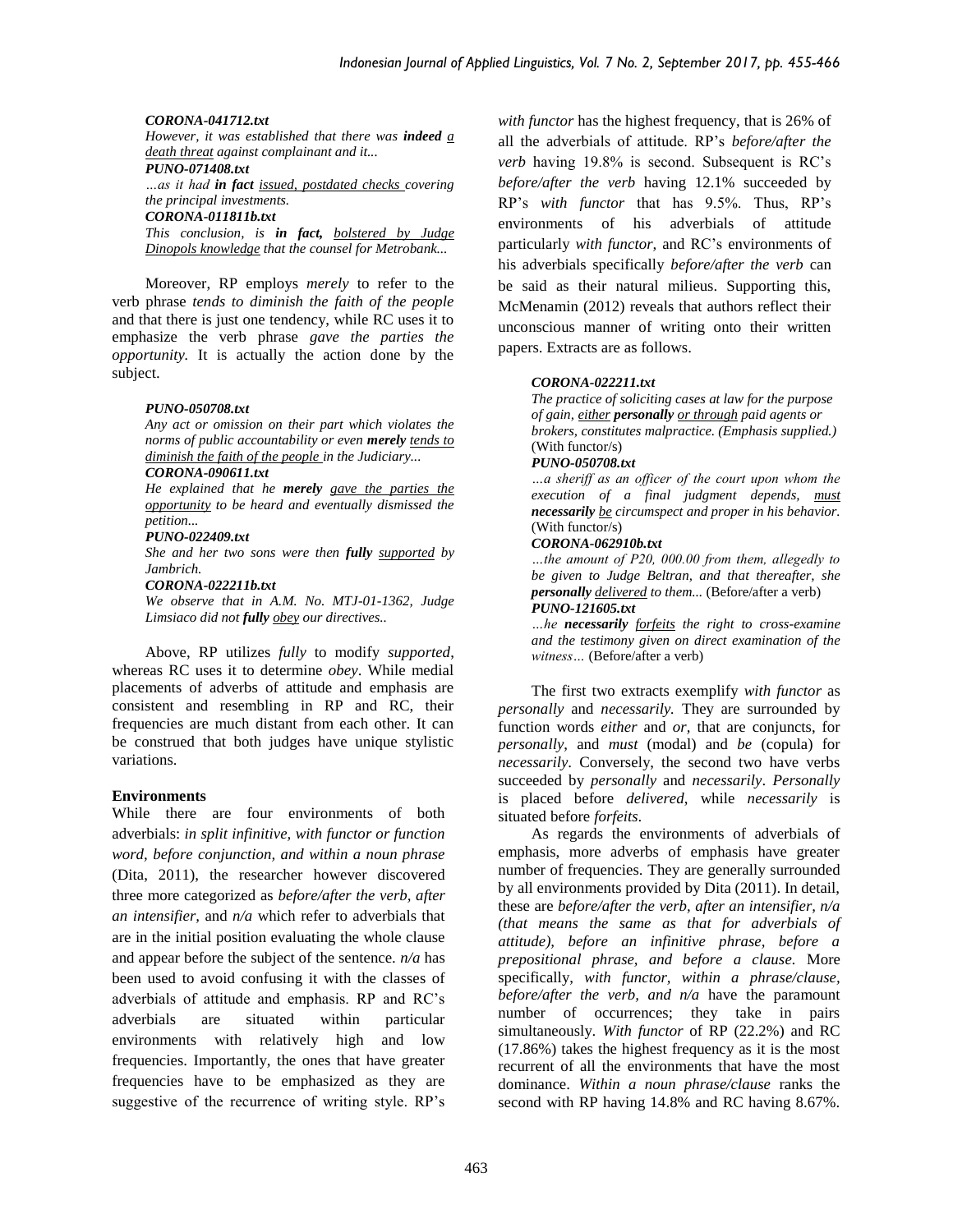*Before/after the verb* notches the third spot, RP having 10.2% and RC having 7.65%, and *n/a* is the fourth, RC using 9.69% and RP 7.91%. They come across *allegedly, clearly, indeed, in fact,* and *merely* which were used the most by the two drafters. These extracts illustrate them.

#### *CORONA-062910b.txt*

*…Baccay that Pagulayan demanded and received money from him, allegedly to be given to Judge Beltran…* (With functor/s)

## *PUNO-100608.txt*

*Barren is allegedly a liar and a falsifier who, in the past, had misappropriated the courts...* (With functor/s)

#### *CORONA-020111.txt*

*…was issued stating that a hearing was allegedly held wherein the plaintiff testified,* the Psychological Evaluation Report filed… (Within a clause) *PUNO-121605.txt*

*…the complaint of Lao who allegedly told him that he paid P60,000.00 to petitioner in exchange for a Chinese Visa and a passport for Taiwan.* (Within a noun clause)

On the one hand, *allegedly* above is situated within two environments: *within functors* and *within clauses*. *Him* (pronoun) and *to* (preposition) surround *allegedly* in the first sentence, while *is* (linking verb) and *a* (indefinite article) bracket the adverb. The second set of statements, on the other hand, contains underlined noun clauses, particularly adjectivals, where *allegedly* is placed within.

#### *PUNO-020609.txt*

*These clearly show that complainants repurchased the property…*

#### *CORONA-041712.txt*

*The acts described in the complaint, the testimony of complainant and the witness, and the Executive Judge's report clearly established that respondent… PUNO-012009.txt*

*…wherein she indicated that she was single although*

### *in fact, she was already married…*

*CORONA-062910b.txt*

*In fact, the charge against her was investigated twice. PUNO-071608.txt*

*In fact, he was only occupying the subject lot by virtue of the permission granted him...*

*Clearly* above is situated prior to the verbs *show* and *established.* As for *in fact,* the environment where it is categorized in the sentences above is *n/a* as it is placed before the entire sentence.

#### *CORONA-062910.txt*

*Indeed, it is clear now that there was really physical restraint…*

#### *PUNO-082008.txt*

*Indeed, petitioners purchase of the said land despite the notice of lis pendens…*

### *CORONA-011811b.txt*

*Justice must not merely be done but must also be seen to be done.*

#### *PUNO-071608.txt*

*…executed on October 25, 1966, he, the late Felix Ting Ho, was merely a possessor or occupant of the subject…*

Finally, *indeed* and *merely* in the two sentences above have *n/a* environment like the case of *in fact. Merely*, contrastingly, is with functors *must* (modal) and *be* (copula) for the first, while *was* (past tense linking verb) and *a* (indefinite article) for the second. Not different from the case of the environments of adverbs of attitude, *allegedly, clearly, indeed, in fact,* and *merely,* of utmost repetition among the other adverbials of emphasis, are the relatively identifiable stylistic features of the two Filipino judges in terms of sentence environment.

### **Implications to ELP**

After making an attempt of stylistically analyzing the two types of adverbials in Supreme Court decisions in PhE drafted by the two Chief Justices, this study anticipated that one may ask how do these stylistic aspects, i.e. classes, placements, and environments of adverbial expressions of attitude and emphasis implicate the pedagogical dimension of ELP? It is noteworthy to emphasize the pedagogical associations of these stylistic features toward (1) ELP professors or teachers, (2) law students and/or student lawyers, and (3) educated readers of Supreme Court decisions.

First, teachers of ELP may be provided with specific foci of teaching adverbials of attitude and emphasis in the ELP classroom. They could divide these foci into three as in classes, placements, and environments in that they can teach these aspects one at a time to their law students. Also, they may utilize the research interpretations and cited extracts given here as instances of authentic language for teaching forensic written discourse. As revealed by McMenamin (2012) and Finegan (2012), the two adverbials are not given much attention in forensic discourse. Therefore, it may be necessary now to teach these micro-syntactic items in the ELP classroom. As it is, law students and/or student lawyers may learn the stylistics of the two adverbials in Supreme Court decisions drafted in PhE. Learning them could increase their repertoire in practicing writing this legal document. Ambwani, (2015) once noted that judges who are given tasks that include writing Court opinions should learn the appropriate fashion of writing them. Studying the three aspects of the two adverbials may supplant such a gap among legal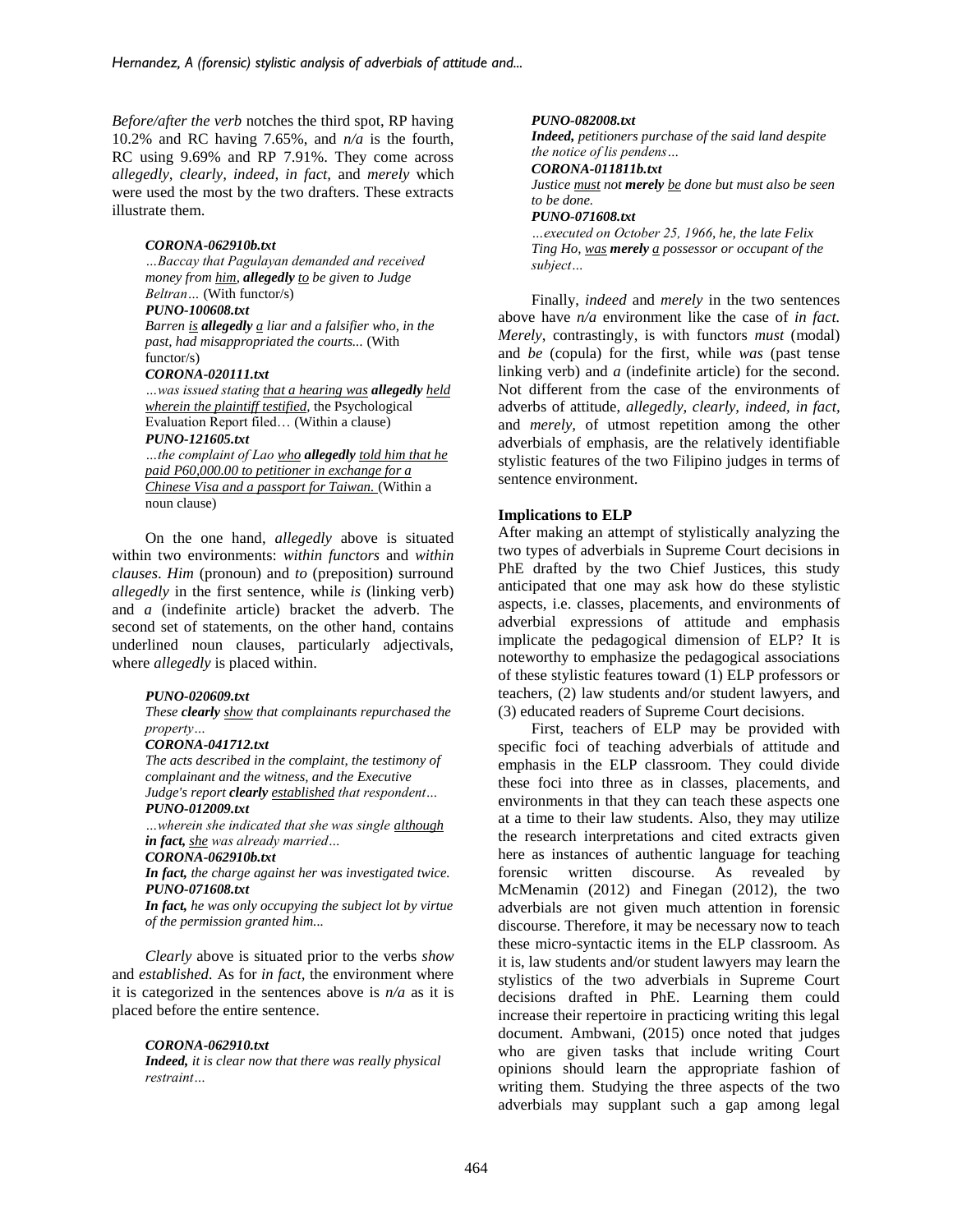drafters of Court judgments. Furthermore, students could decide which among these would best suit the points or claims they need to assert and accentuate with respect to their conviction or doubt in practicing writing Supreme Court judgments. Thirdly, educated readers may be informed about the underlying stylistic explanations on their uses. It is univocally important that they should also have the knowledge about their classes, placements, and environments; thus, making sense of the linguistic behavior of the two adverbials in Supreme Court decisions.

### **CONCLUSION**

To the best knowledge of the researcher's and his endeavor of searching for forensic linguistics studies in the Philippines, he has found a dearth of research especially on adverbials of attitude and emphasis in legal documents. Equally important is the fact that these two adverbials are given less attention in forensic linguistics (McMenamin, 2012; Finegan, 2012). More likely, forensic stylistics studies in the Philippines require resilient initiation to offer ELP teachers, law students, and/or student lawyers, and educated readers the writing style of justices in drafting court decisions. Therefore, this paper (forensically) stylistically analyzed the classes, placements, and environments of the two adverbials in Supreme Court decisions in PhE written by two Filipino Chief Justices.

Three classes were determined: e*valuation to the subject of the clause, judgment to the whole clause,* and *evaluation to an action performed by the subject of the clause*. Adverbials of attitude such as *correctly, importantly, necessarily,* and *personally* were the most frequent among the 22 adverbial expressions. RP's use of *personally*, being the most frequent in evaluating an action being performed by the subject of the clause, suggests his attachment when evaluating action and subject in Supreme Court decisions. Moreover, *necessarily* was marked in RP as it was absent in the writings of RC across the three classes. Thus, this entails RP's writing exhibits further certainty compared to the writing of RC. In contrast, adverbials of *conviction* outnumbered adverbials of *doubt*. RP demonstrates greater conviction than RC by using more multiple adverbials of emphasis. Most recurrent conviction adverbials of emphasis were *clearly, in fact, indeed, merely,* and *fully*, while the most frequent adverbial of doubt was *allegedly*. While most of the adverbials of doubt were utilized by the judges, *allegedly*, having the paramount occurrence simultaneous with their proximity of frequencies, suggests that the two judges use it as the most legalistically appropriate adverbial of doubt among the rest. Regarding placements, one prevailing stylistic

feature of the two judges is that they placed both adverbials medially, and initially. Hence, both adverbials act right before the points they refer to which may be attributed to the justices' attempt at displaying exactitude in their conviction and/or doubt on the claims they present through their authorship. In the written discourse of Court decisions, therefore, the use of medial placement of adverbials indicates truthfulness in writing. While there are consistency and resemblance on the medial placement of adverbs of attitude between RP and RC, it can be inferred that both judges have unique stylistic variations since the frequencies of their respective medial positions are much distant from each other. They place their adverbials within particular adverbial environments with relatively high and low frequencies. In stylistic perspective, RP's attitudinal adverbial environments particularly *with functor,* and RC's *before/after the verb* can be said as their respective tendency of distinct authorships. Such environments are therefore suggestive of their varied writing styles.

While the findings are fairly sound and the interpretations understandable, some research trajectories could still be determined and further undertaken. One is that future studies may involve forensic discourse analysis in scrutinizing other linguistic dimensions of the discourse of Supreme Court judgments such as clauses, passives, and so on. Another is a different legal written discourse may be examined in terms of the adverbials explored in this study or other types of adverbs even, and contrast/compare its findings to the results of this paper. Doing this may pave way to revealing authorship variations in different written legal discourses. Univocally, a researcher may delve into utilizing more corpus linguistics tools in analyzing forensic texts. The researcher hopes that this study would provide a positive contribution to the field of forensic stylistics in the Philippines and that it may inspire applied linguists in exploring legal genres (forensically) stylistically. As forensic linguistics is an emerging field in the Philippines, there are more to be investigated today and in the future.

### **ACKNOWLEDGEMENT**

The researcher would like to thank the Lord Almighty, for His wisdom and guidance in writing this paper, and his family, for their love, support, and inspiration. He is also grateful to the anonymous reviewers for their valuable suggestions.

### **REFERENCES**

Alabi, V. A. (2011). *Stylistic features of the legal discourse.* Retrieved from